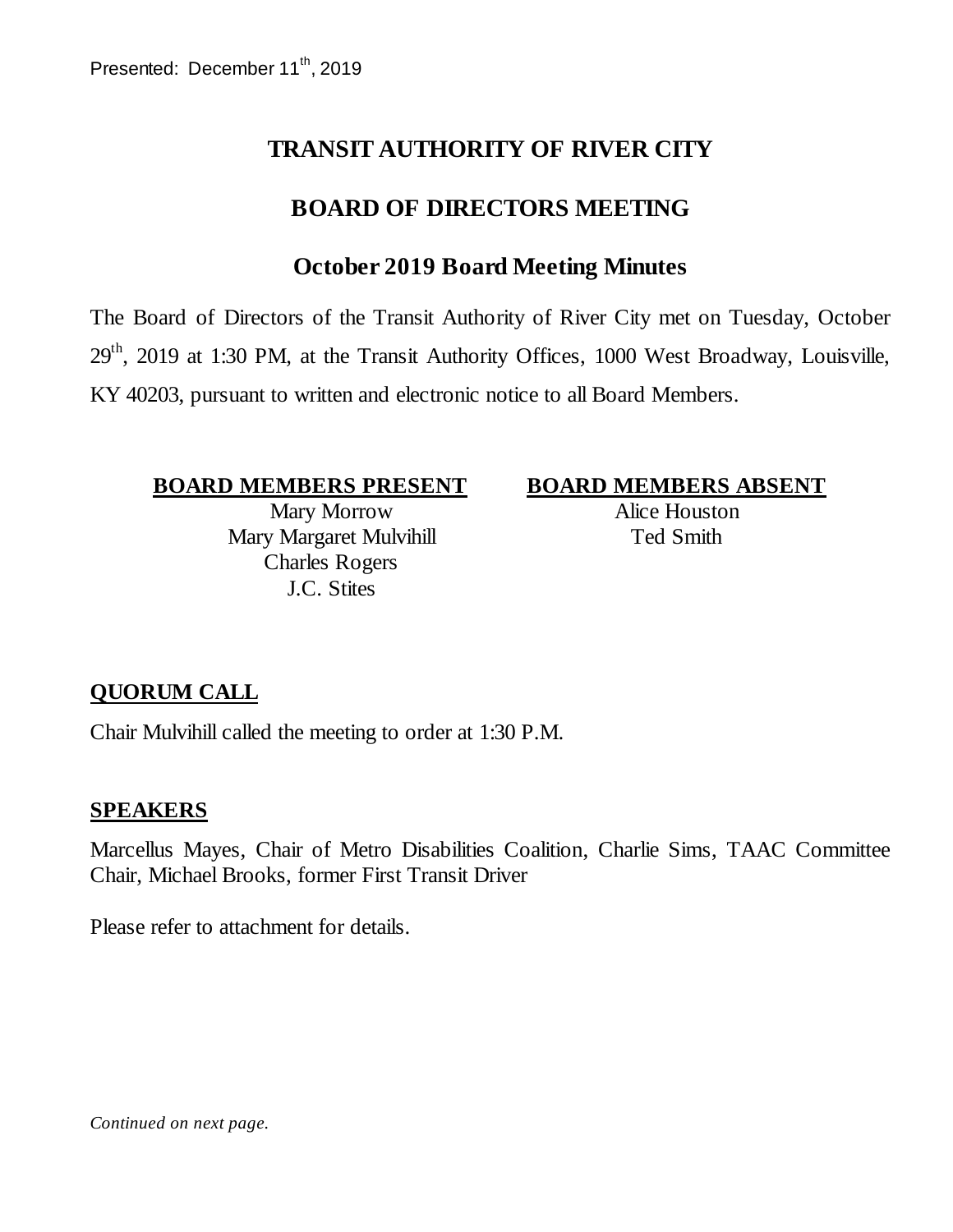# **ADOPTION OF MINUTES**

The motion was duly moved, seconded and approved for the September 2019 Board Meeting minutes.

## **COMMITTEE REPORTS**

### **FINANCE / ADMINISTRATION**

#### **Resolution 2019-50 FY20 Line of Credit**

A Resolution authorizing the Executive Director/CEO of the Transit Authority of River City (TARC), Ferdinand L. Risco, Jr. to enter into an agreement with Fifth Third Bank our current financial institution to setup, renew and authorize draw downs on a line of credit.

The motion was duly moved, seconded and approved.

### **Resolution 2019-51FY20 ELERTS Software**

A resolution authorizing the Executive Director/CEO, to enter into an agreement with ELERTS for a three (3) year contract totaling \$150,000. Having ELERTS will help TARC to maximize our rider engagement and lower the natural barrier to not report incidents. TARC has a need for ELERTS because it will allow our riders to report incidents to our Police in real time and it will help to resolve problems faster.

The motion was duly moved, seconded and approved.

### **Resolution 2019-52 RFP P-2728 Paratransit & Mobility Management**

A Resolution authorizing the Executive Director/CEO of the Transit Authority of River City (TARC) to enter into negotiations for the provision of Paratransit and Mobility Management

The motion was duly moved, seconded and approved.

### **Resolution 2019-53 Wrecker, Towing, & Recovery Services**

A Resolution authorizing the Executive Director/CEO of the Transit Authority of River City (TARC) to enter into a three (3) year contract with one (1) optional two (2) year extension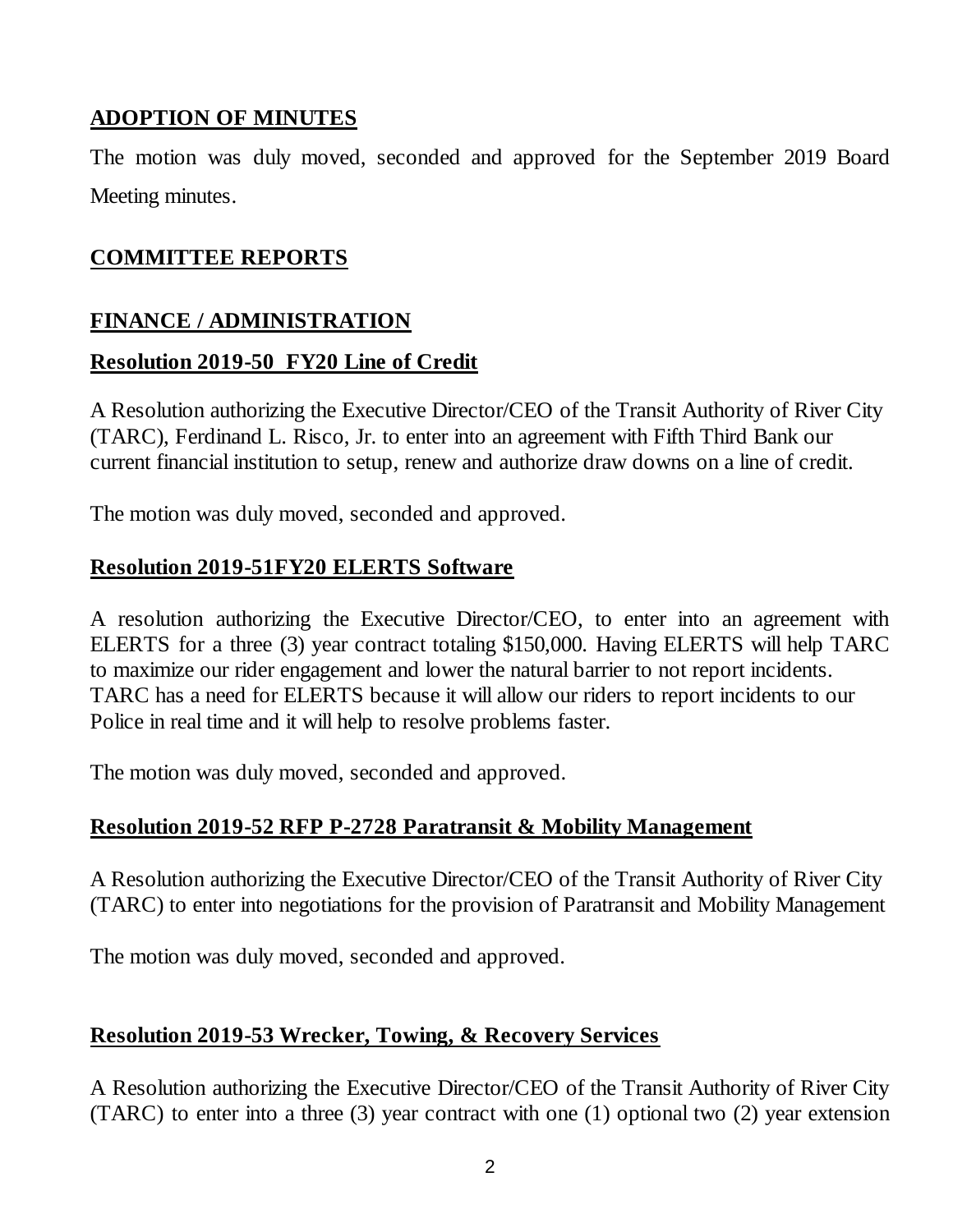with Mosby's Inc. for Wrecker, Towing, & Recovery Services on an on-call, as-needed basis.

The motion was duly moved, seconded and approved.

# **Resolution 2019-54 Financial Modeling & Fiscal Improvements**

A resolution authorizing the Executive Director/CEO, to enter into an agreement with The Fiscal Firm for a two (2) year contract totaling \$336,000. TARC has a need to support growth, driving operational efficiency, and improve financial decision making capability working directly with the Fiscal Firm in developing annual planning that is supported by rolling forecasting and modeling processes, with operational centric drivers being used, and a focus on the ability to develop forecasts around varied financial scenarios and funding contingency plans.

The motion was duly moved, seconded and approved.

## **Resolution 2019-55 Cedric Merlin Powell**

A resolution recognizing Cedric Merlin Powell for his dedication and service in providing pivotal guidance and thoughtful direction through many successful years of operations for the Transit Authority of River City. Cedric Powell served as a Board Member for 15 years, 10 of which were as chairman.

The motion was duly moved, seconded and approved.

# **Resolution 2019-56 Roof & Gutter Repair Service & Inspection**

A Resolution authorizing the Executive Director/CEO of the Transit Authority of River City (TARC) to enter into a three (3) year contract with one (1) optional two (2) year extension with Merrick-Kemper for Roof & Gutter Repair Service & Inspection on an on-call, asneeded basis.

The motion was duly moved, seconded and approved.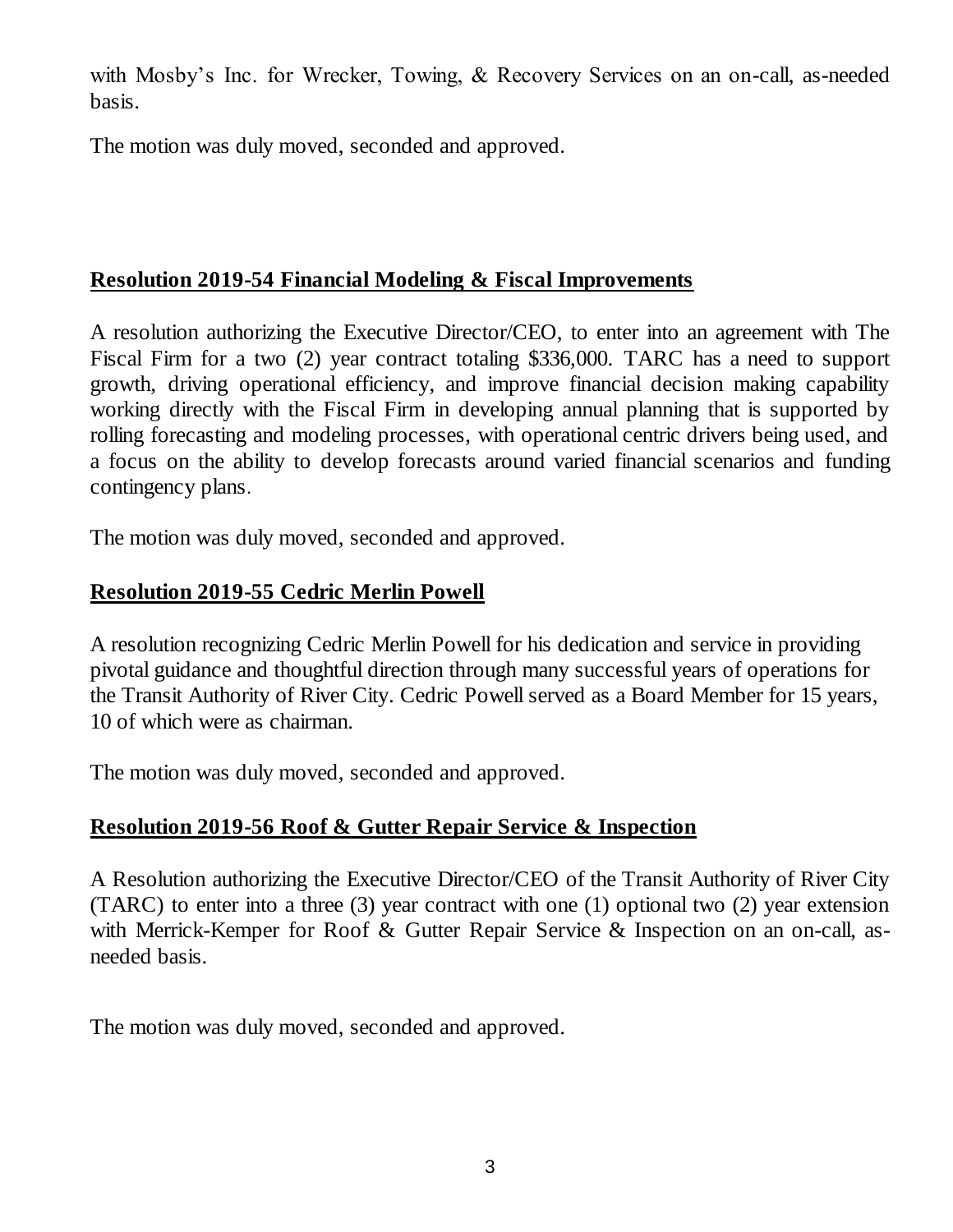#### **OLD BUSINESS**

Please see the attached customer comments follow up from the October 2019 Board Meeting.

#### **NEW BUSINESS**

#### **EXECUTIVE DIRECTOR'S REPORT:**

Mr. Risco presented the Executive Director's report.

- Mr. Risco provided a monthly and YTD snapshot of the agency.
	- o Safety 110 total accidents YTD, 20% VLY. 51% FY20 accidents, nonpreventable. We continue to focus on our Ride Safe, Drive Safe and Be Safe Program.
	- o On Time Performance Sept. fixed on-time 83%, up 5pts versus last month. Sept. paratransit on-time 77%, flat versus last month.
	- $\circ$  Ridership 906K fixed riders in Sept. (+4% VLM, +1 VLY) 2.6M fixed riders FY20 (-6.2% YTD) 46K paratransit riders in Sept. (-5% VLM, +2% VLY) 142K paratransit riders FY20 (+1% YTD) 2.7M total riders FY20 (-6% YTD)
	- o Marketing We are focused on downloads of our app. Currently, our app has been downloaded 8,724 times which is a 25% increase from last month. Our social media followers who view the TARC website are up by 50%.
	- o Customer Service Our call volume is down for fixed route and paratransit. We have our consultant whom is helping us with policies and procedures. Our comments have increased. We have one complaint per 1,000 riders. Sept. average hold time 6:18.
	- o Financial Review: September Month to Date Total Revenue: \$7.3M Total Expense \$7.6M Net Gain/Loss: \$(294K) -4%. Year to Date Total Revenue: \$24.1M Total Expense: \$23.2M Net Gain/Loss: \$922K +4%

#### **CHAIR'S REPORT:**

- Chair Mulvihill stated she's a life-long Louisvillian and has ridden TARC all of her life.
- Remembers when the TARC referendum was passed back in 1974.
- Thanked the TARC Team for their service.